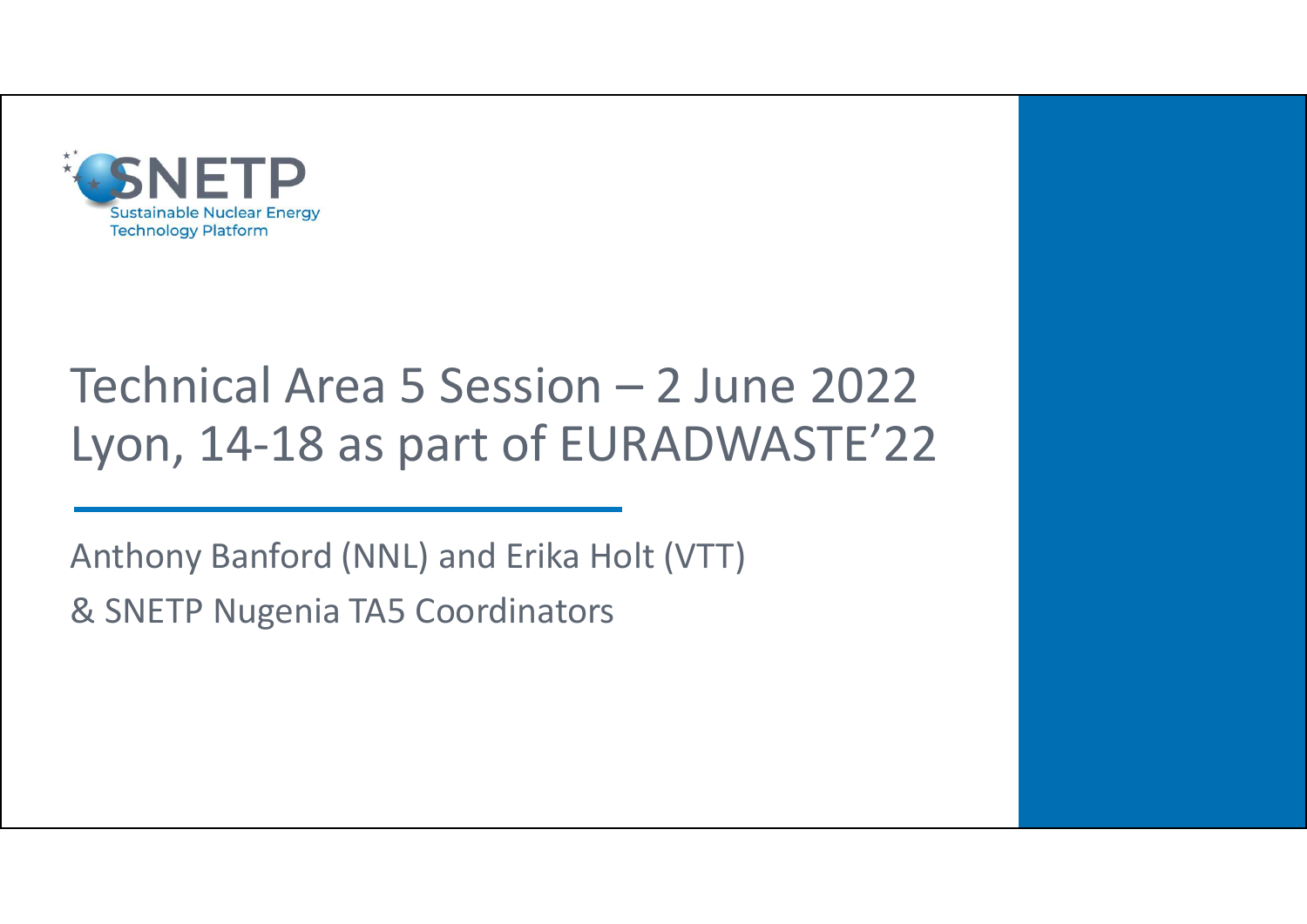## AGENDA

### $\bigcirc$

- 
- $\triangleright$  (intro of who is in room)
- **14.00 OPENING Erika/Anthony<br>
21.00 OPENING Erika/Anthony<br>
21. Euratom introductory address, Seif Ben Hadj Hassine (EC)<br>
21. Fluel Handling and Waste issues for Molten Salt Reactors, Jiri Krep<br>
21. Plutonium management**  $\triangleright$  P2: Fuel Handling and Waste issues for Molten Salt Reactors, Jiri Krepel (PSI)
- $\overline{P}$   $\overline{E}$   $\overline{N}$   $\overline{DA}$ <br>  $\overline{P}$   $\overline{P}$   $\overline{P}$   $\overline{P}$   $\overline{P}$   $\overline{P}$   $\overline{P}$   $\overline{P}$   $\overline{P}$   $\overline{P}$   $\overline{P}$   $\overline{P}$   $\overline{P}$   $\overline{P}$   $\overline{P}$   $\overline{P}$   $\overline{P}$   $\overline{P}$   $\overline{P}$   $\overline{P}$   $\overline$ P3: Plutonium management in GENIV reactors, Francisco Alvarez Velarde (CIEMAT)
- > P4: Waste minimization /recycle through whole fuel cycle, Luke O'Brian (NNL)<br>P5: Recycling and circular economy of metallics-advanced reprocessing (TBC)
- 

### (15.40 COFFEE)

### 16.00 CONTINUATION

- PENDA<br>
PENDA<br>
P1: Euratom introductory address, Seif Ben Hadj Hassine (EC)<br>
P2: Euel Handling and Waste issues for Molten Salt Reactors, Jiri Krepel (PSI)<br>
P2: Fuel Handling and Waste issues for Molten Salt Reactors, Jir waste streams, Christophe Bruggeman (SCK CEN) **OPENING – Erika/Anthony**<br> **P1:** Euratom introductory address, **Seif Ben Hadj Hassine (EC)**<br> **(intro of who is in room)**<br> **(intro of who is in room)**<br> **P2:** Fuel Handling and Waste issues for Molten Salt Reactors, Jiri Kre
- ▶ P7a: Unique for SMR spent fuel and waste management, Timothy Schatz (VTT)
- **PG: Advanced Separation for the Optimum management of spent Fuel PRFOR:**<br>
24.00 OPENING Frika/Arthony<br>
22. Fuel Handinia and Waste issues for Molten Salt Reactors, Jiri Krepel (PSI)<br>
22. Fuel Handinia and Waste issues f  $\triangleright$  P7b: Towards harmonised practices, regulations and standards in waste management and decommissioning (EU 14.00 OPENTHING – EMRA/Anthony<br>
27.00 OPENTHING – EMRA/Anthony<br>
27. Fuel Handling and Waste issues for Molten Salt Reactors, Jiri Krepel (PSI)<br>
27. Fuel Handling and Waste issues for Molten Salt Reactors, Jiri Krepel (PSI)
- ▶ P8: SRA documentation development from projects SHARE and PREDIS, Anthony Banford (NNL)
- 
- 18.00 Adjourn

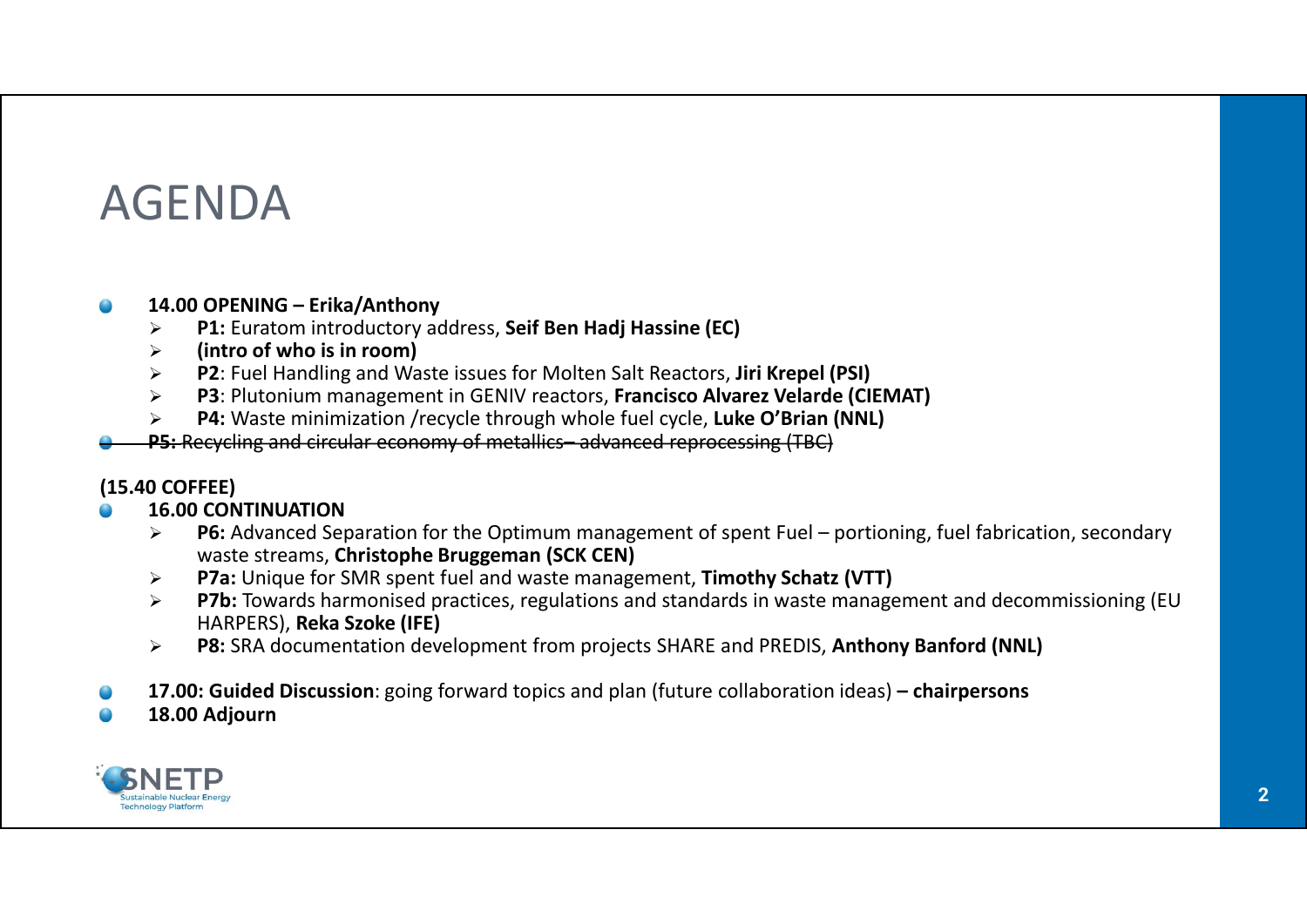# Questions and Discussion

- Who is in the audience?
- Which topical areas have emerged as potential cooperative R&D themes from FISA/EURADWASTE and this session? Uestions and Discussion<br>Who is in the audience?<br>Which topical areas have emerged as potential cooperative R&D themes<br>irom FISA/EURADWASTE and this session?<br>Which areas have the highest added value and impact?<br>How to adopt
- Which areas have the highest added value and impact?
- minimisation?

- O Options for enhancing TA5 engagement.
- **O** TA Actions for the next 6 months.